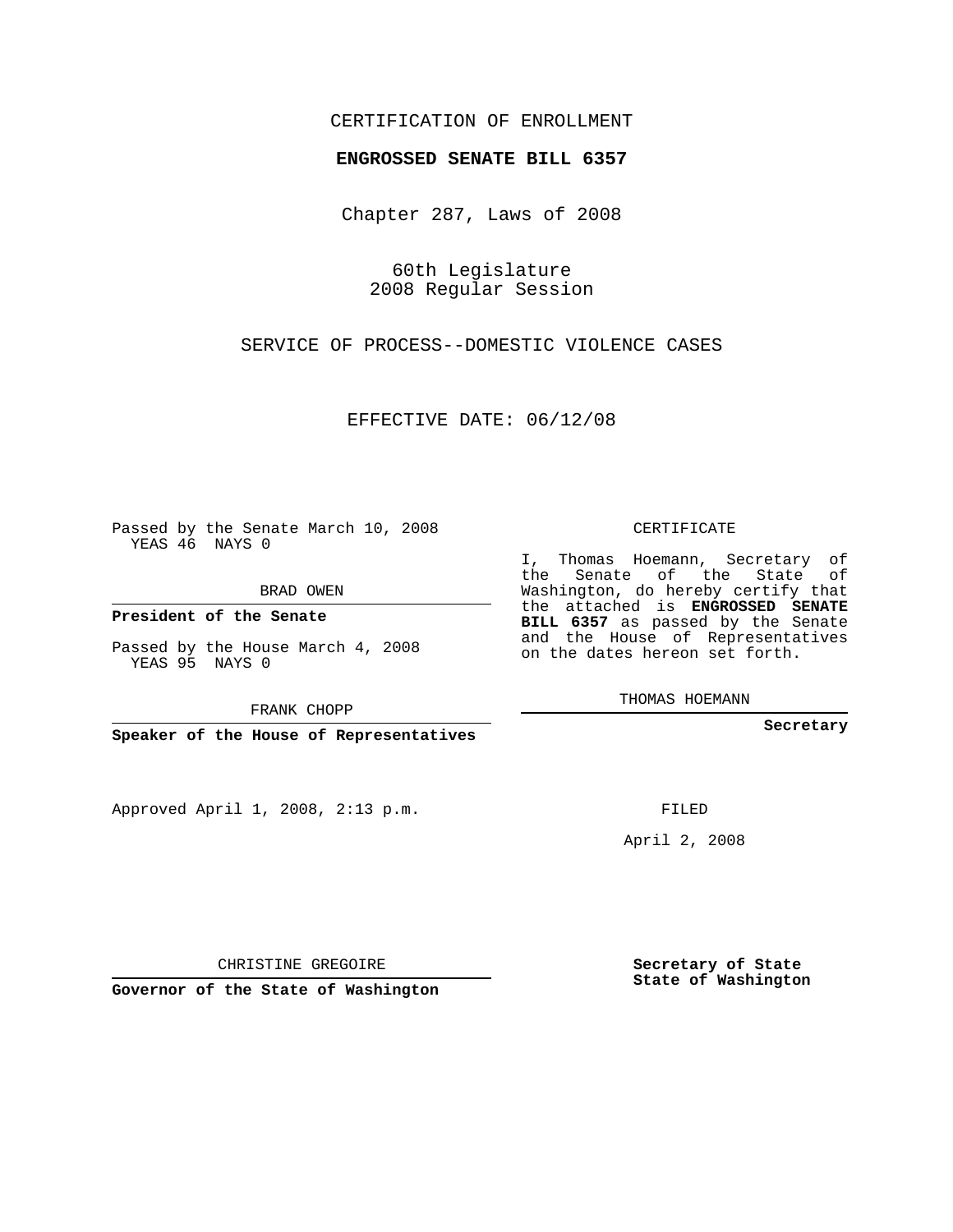## **ENGROSSED SENATE BILL 6357** \_\_\_\_\_\_\_\_\_\_\_\_\_\_\_\_\_\_\_\_\_\_\_\_\_\_\_\_\_\_\_\_\_\_\_\_\_\_\_\_\_\_\_\_\_

\_\_\_\_\_\_\_\_\_\_\_\_\_\_\_\_\_\_\_\_\_\_\_\_\_\_\_\_\_\_\_\_\_\_\_\_\_\_\_\_\_\_\_\_\_

## AS AMENDED BY THE HOUSE

Passed Legislature - 2008 Regular Session

**State of Washington 60th Legislature 2008 Regular Session By** Kohl-Welles, Keiser, Regala, Kline, Murray, Fairley, McDermott, Hargrove, McCaslin, Tom, Marr, and Rasmussen

Read first time 01/15/08. Referred to Committee on Judiciary.

1 AN ACT Relating to service of process in domestic violence cases; amending RCW 26.50.050 and 26.50.130; and creating a new section.

BE IT ENACTED BY THE LEGISLATURE OF THE STATE OF WASHINGTON:

 NEW SECTION. **Sec. 1.** This act shall be known as the Rebecca Jane Griego act. Recent tragic events have demonstrated the need to find ways to make legal protections for domestic violence victims more accessible. On March 6, 2007, Rebecca Jane Griego, an employee at the University of Washington, had obtained a temporary protection order against the man who eventually shot her and then himself in a murder- suicide on April 2, 2007. However, because her stalker had evaded the police and service of process, Ms. Griego had to return to court numerous times and did not have the opportunity to have a hearing for a permanent protection order. Under current court rules, which vary by court, if a process server fails to serve process after an unspecified number of times, process may be served by publication or by mail. Establishing greater uniformity in the service of process of petitions for orders for protection or modifications of protection orders in domestic violence cases may help to protect the safety of future domestic violence victims.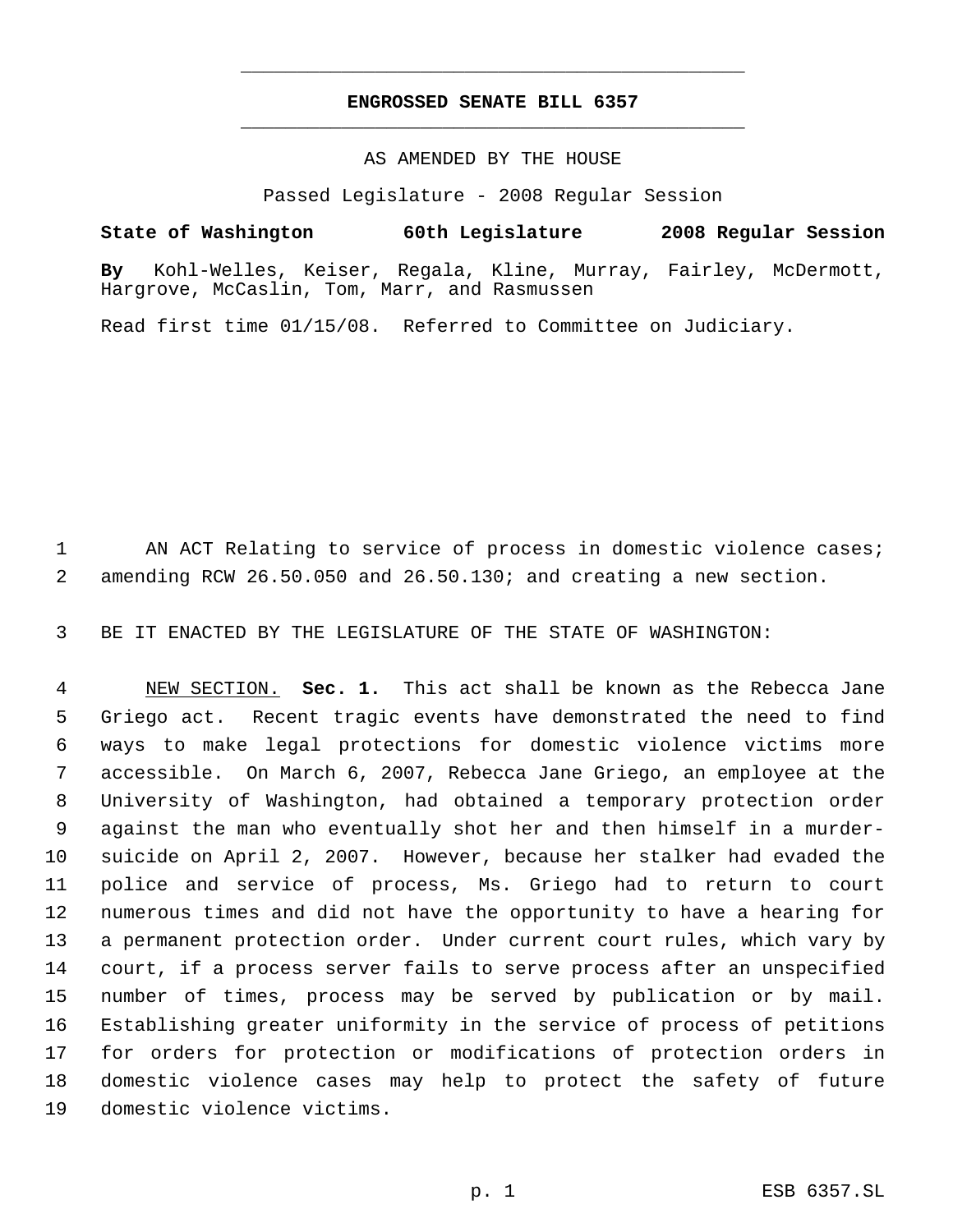**Sec. 2.** RCW 26.50.050 and 1995 c 246 s 6 are each amended to read as follows:

 Upon receipt of the petition, the court shall order a hearing which shall be held not later than fourteen days from the date of the order. The court may schedule a hearing by telephone pursuant to local court rule, to reasonably accommodate a disability, or in exceptional circumstances to protect a petitioner from further acts of domestic violence. The court shall require assurances of the petitioner's identity before conducting a telephonic hearing. Except as provided in RCW 26.50.085 and 26.50.123, personal service shall be made upon the respondent not less than five court days prior to the hearing. If timely personal service cannot be made, the court shall set a new 13 hearing date and shall either require  $\underline{an}$  additional attempt((s)) at obtaining personal service or permit service by publication as provided 15 in RCW 26.50.085 or service by mail as provided in RCW 26.50.123. The 16 court shall not require more than two attempts at obtaining personal 17 service and shall permit service by publication or by mail unless the petitioner requests additional time to attempt personal service. If the court permits service by publication or by mail, the court shall set the hearing date not later than twenty-four days from the date of the order. The court may issue an ex parte order for protection pending the hearing as provided in RCW 26.50.070, 26.50.085, and 26.50.123.

 **Sec. 3.** RCW 26.50.130 and 1984 c 263 s 14 are each amended to read as follows:

 (1) Upon application with notice to all parties and after a hearing, the court may modify the terms of an existing order for protection.

 (2) Except as provided in RCW 26.50.085 and 26.50.123, personal service shall be made upon the nonmoving party not less than five court days prior to the hearing to modify.

 (a) If timely personal service cannot be made, the court shall set a new hearing date and shall either require an additional attempt at obtaining personal service or permit service by publication as provided in RCW 26.50.085 or service by mail as provided in RCW 26.50.123.

(b) The court shall not require more than two attempts at obtaining